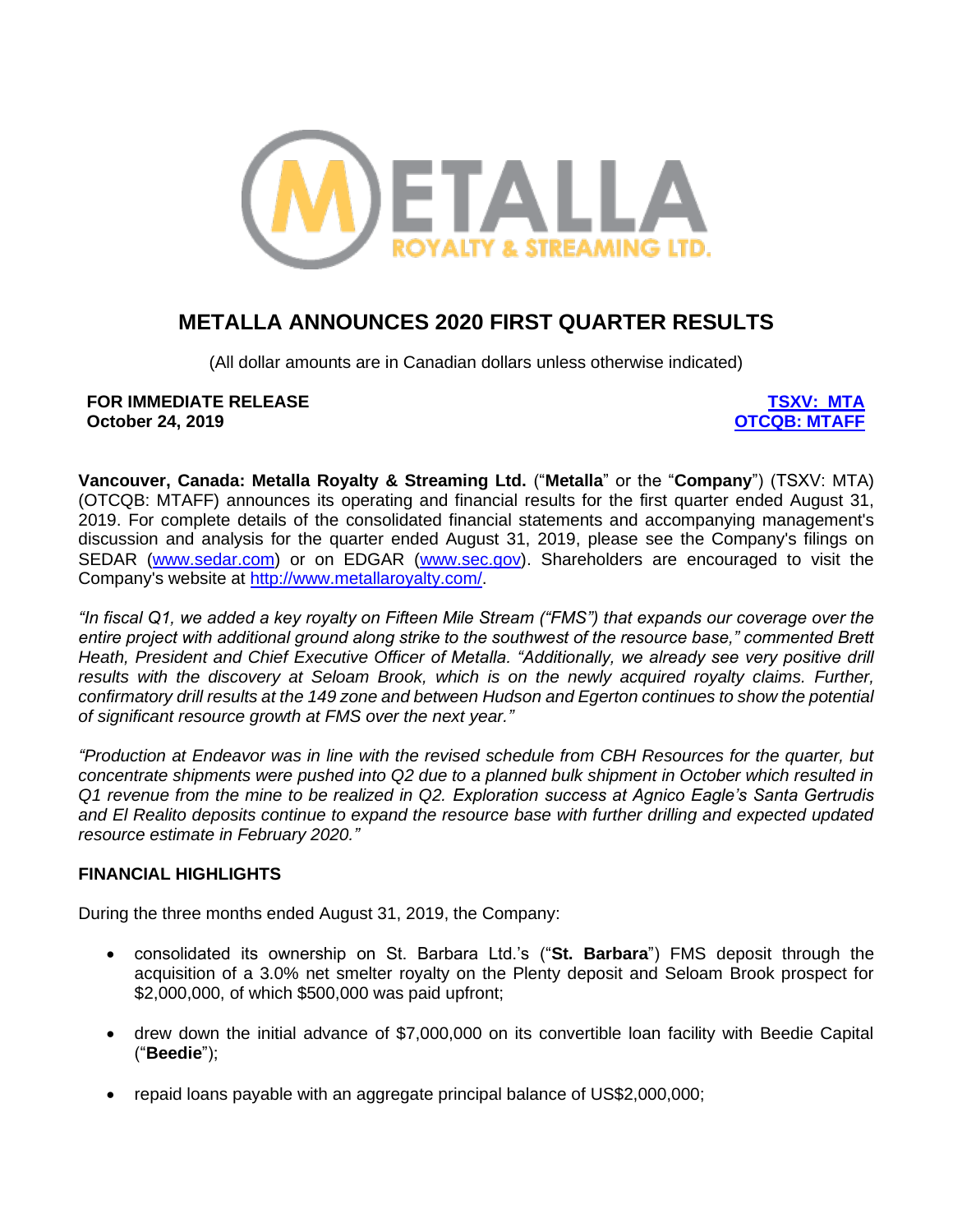- had 116,359 (May 31, 2019 59,515) attributable silver oz. remaining at end of Q1-2020, an increase of 56,844 oz. over the quarter (due to a planned bulk shipment of concentrate scheduled for October 2019 from the Endeavor mine, which resulted in no shipments during Q1-2020);
- shipped an estimated 5,366 tonnes of concentrate at 621 g/t of silver (approximately 107,221 attributable silver oz.) from the Endeavor mine subsequently;
- revenue at Endeavor for Q1 will be recognized in Q2 due to a planned bulk shipment of concentrate (see above) which resulted in recognized revenue from stream interest in Q1 of \$160,298 (2018 - \$3,900,301), loss from operations of \$1,199,419 (2018 - income of \$1,121,445), net loss of \$1,215,163 (2018 - \$312,031), and adjusted EBITDA of negative \$590,666 (2018 - positive \$1,731,581) (see non-IFRS Financial Measures); and
- recorded cash flow from operating activities, before net change in non-cash working capital items, of \$113,079 (2018 - \$1,322,771), offset by \$542,698 spent on acquisitions of net smelter royalty interests, resulting in positive working capital of \$7,082,614 (May 31, 2019 - \$862,799).

### **UPDATES ON ROYALTIES AND STREAMS**

*Fifteen Mile Stream 1.0% and 3.0% NSRs*

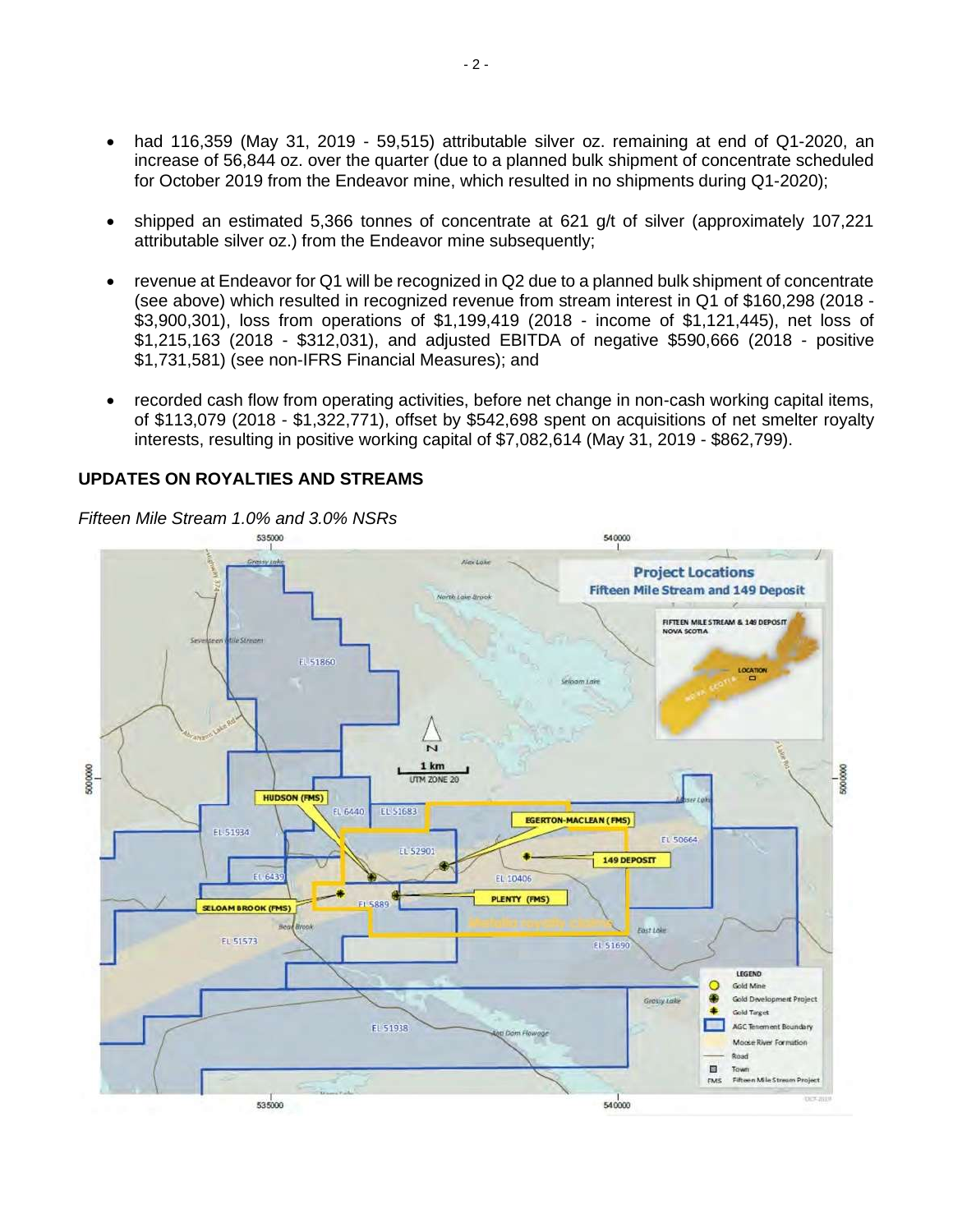St. Barbara disclosed by news release on October 21, 2019 that it continued drilling at FMS, which was focused on expanding the resource base to the east and west. Mineralization was extended west of the resource base within the Seloam Brook prospect. Significant intercepts from five holes included 6 m at 2.22 g/t gold and 4m at 9.73 g/t gold, assays are pending for the remaining eight holes.



Drilling at the 149 deposit to the east of the resource base is ongoing, with a plan of twelve diamond drill holes focused on resource expansion. To date, assays are pending for drill holes on the 149 deposit, but core logging has visually indicated that the target zones have been intercepted. At the main resource base, eight exploration holes focused on the resource expansion between the planned Hudson and Egerton-Maclean open pits. Assays are pending however; initial visual inspection and core logging supports the potential extension of gold mineralization approximately 100m northwest of the Egerton-Maclean pit and 200m east of the Hudson pit.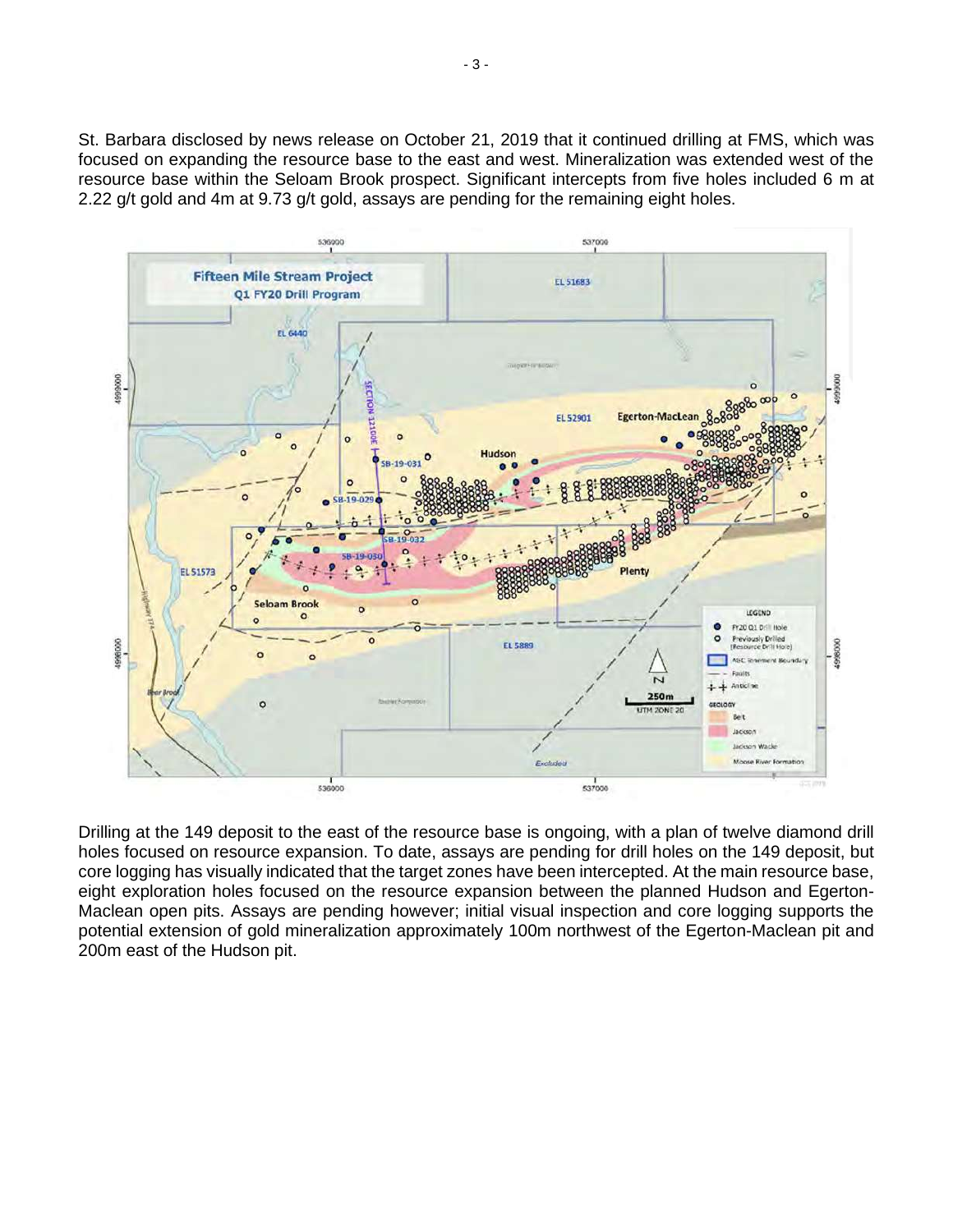

For more information please see St Barbara Limited press release date[d October 21, 2019](https://stbarbara.com.au/wp-content/uploads/2019/10/2019.10.21-asx-presentation-on-q1-september-fy20-and-audio-webcast.pdf) and [Q1 Report.](https://stbarbara.com.au/wp-content/uploads/2019/10/2019.10.21-quarterly-report-q1-sep-fy20.pdf)

### *El Realito 2.0% NSR*

On October 23, 2019, Agnico Eagle Mines Limited ("**Agnico Eagle**") reported by news release they continued to have exploration success at El Realito which is part of operating La India mine. Drilling within the main corridor confirmed that the mineralized structures are steeply dipping to the northwest, suggesting the possibility of a lower strip ratio with increased resources within the current pit design. Drilling within the main corridor indicated the possibility of increasing mineral reserves below the current pit plan with intercepts of 1.3 g/t gold and 4 g/t silver over 17.7 m and 3.1 g/t gold and 20 g/t silver over 9.2 m.

To the southeast at the El Realito east corridor, the structural continuity of the mineralization has been extended with significant intercepts of 2.1 g/t gold and 17 g/t silver over 22.7 m and 2.8 g/t gold and 16 g/t silver over 8 m.

Agnico Eagle is currently undergoing an exploration program to further test the extension of the mineralized system in order to expand the mineral resources, which they expect will increase in the annual updated resource estimate scheduled for February 2020. Located 1.5km east of the operating North and La India zones, El Realito continues to have the potential to extend the current mine life at La India.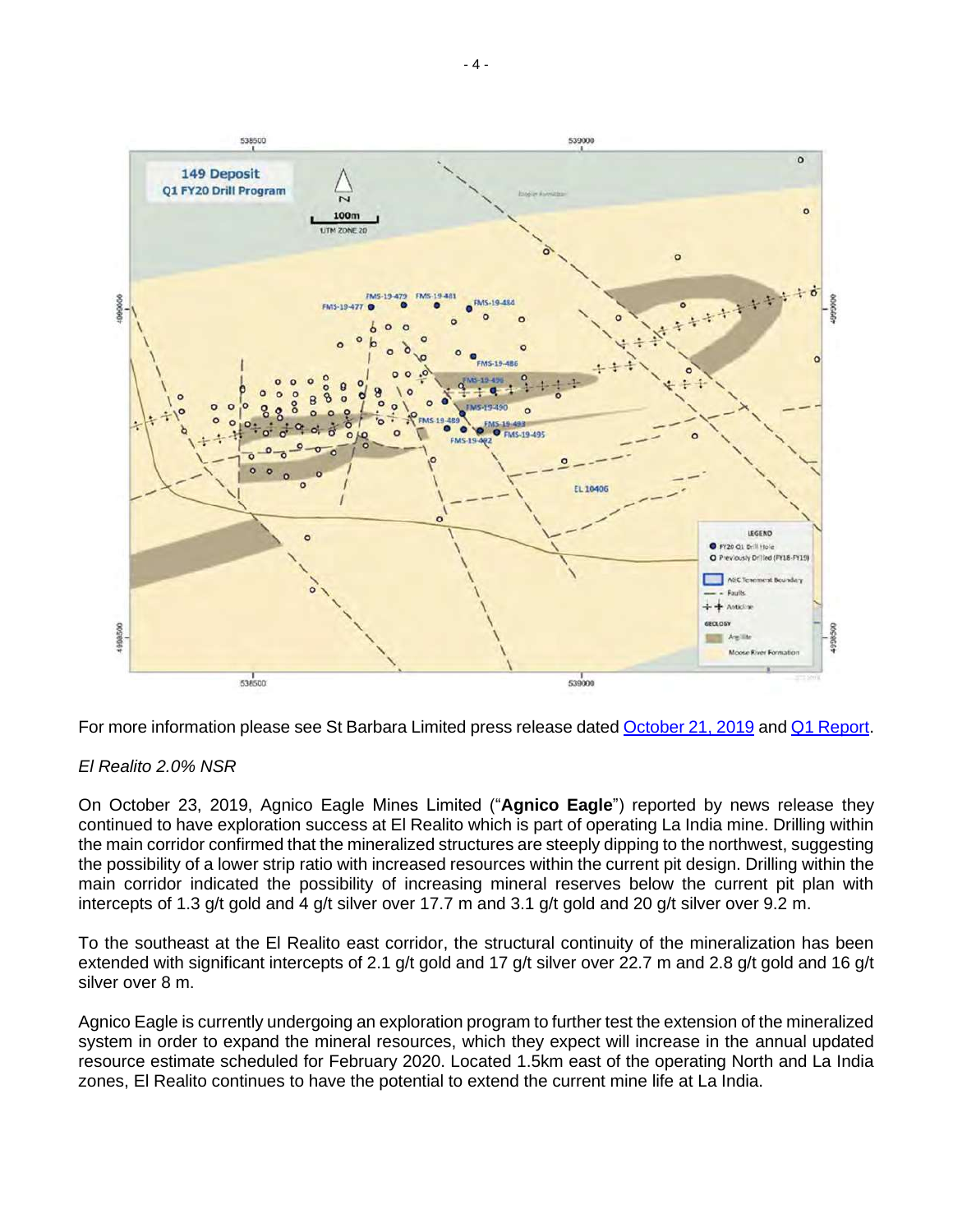

## La India Mine - Local Geology Map



For more information please see Agnico Eagle press release date [October 23, 2019.](https://www.agnicoeagle.com/English/investor-relations/news-and-events/news-releases/news-release-details/2019/Agnico-Eagle-Reports-Third-Quarter-2019-Results-Record-Quarterly-Gold-Production-Amaruq-Declares-Commercial-Production-Free-Cash-Flow-Generation-Drives-40-Increase-in-Dividend-Exploration-Drilling-Continues-to-Advance-Minesite-and-Pipeline-Projects/default.aspx)

## *Santa Gertrudis 2.0% NSR*

On October 23, 2019, Agnico Eagle reported by news release continued exploration success at its Santa Gertrudis project, particularly at Amelia where over 15,000m have been drilled at the end of the third quarter. Drilling at the Amelia discovery continued to extend the deposit to the east. Significant intercepts to the north of Amelia include 3.9 g/t gold over 3.5 m and 5.9 g/t gold over 8.5 m, 70 metres to the northeast. The deepest hole to date at Santa Gertrudis, intercepted 2.1g/t gold over 4 m at 439 m depth and 150 m to the northeast a hole intersected 6.4 g/t gold over 7 m. In the eastern extension of the Amelia deposit, drilling continued to expand the resource envelope with intercepts such as 9.6 g/t gold over 6 m, 5.8 g/t gold over 3.8 m and 2.6 g/t gold over 8 m.

Further south of the Trinidad zone, the Toro zone was extended to the northwest with holes intersecting 2.1 g/t gold over 6.5 m and 1.1 g/t gold over 9 m. Agnico Eagle disclosed by news release that it believes that Santa Gertrudis has the potential to eventually be a similar size operation to La India.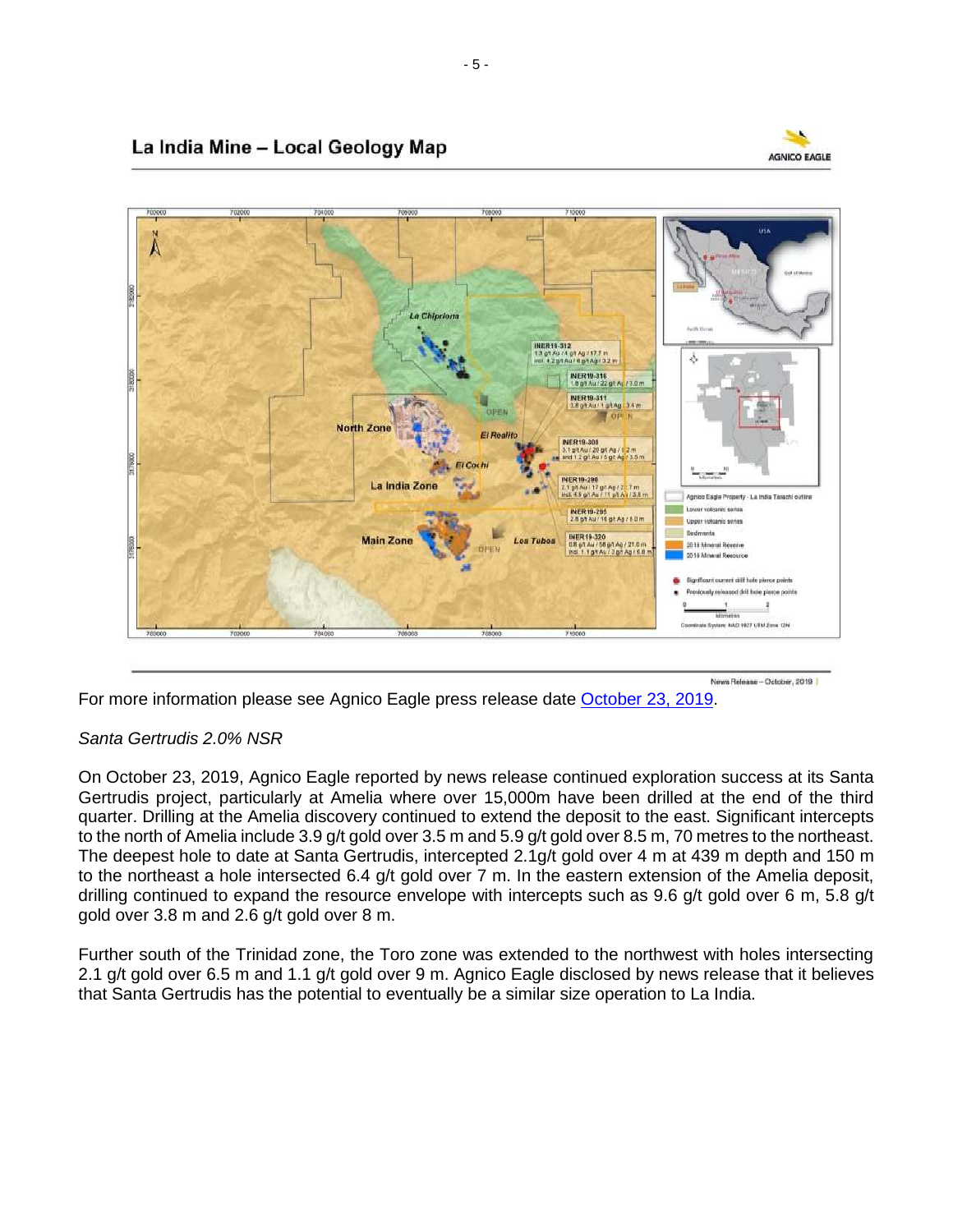

### **Santa Gertrudis Project – Local Geology Map**

**News Release – October, 2019**

**AGNICO EAGLE** 

For more information please see Agnico Eagle press release date [October 23, 2019.](https://www.agnicoeagle.com/English/investor-relations/news-and-events/news-releases/news-release-details/2019/Agnico-Eagle-Reports-Third-Quarter-2019-Results-Record-Quarterly-Gold-Production-Amaruq-Declares-Commercial-Production-Free-Cash-Flow-Generation-Drives-40-Increase-in-Dividend-Exploration-Drilling-Continues-to-Advance-Minesite-and-Pipeline-Projects/default.aspx)

#### *Endeavor 100% Silver Stream*

Production at Endeavor for the quarter of 56,844 oz Ag was in line with the revised schedule from CBH Resources ("**CBH**"), but concentrate shipments were pushed into Q2 due to a planned bulk shipment in October of an estimated 107,221 oz Ag which resulted in Q1 revenue from the mine to be realized in Q2. CBH announced on July 17, 2019 that it will scale back production from 25,000 to 17,000 tonnes per month and staff for the remainder of calendar year 2019 while focusing on infill drilling of the new Deep Zinc Lode Resource to better appraise its future viability. A production decision on the Deep Zinc Lode is expected by the end of calendar year 2019 with the potential to add 3 to 5 years of production. Metalla will continue to monitor production at the Endeavor mine.

Metalla has the right to buy 100% of the silver production up to 20.0 million ounces (7.2 million ounces have been delivered to date) from the Endeavor Mine for an operating cost contribution of US\$1.00 per ounce of payable silver, indexed annually for inflation, and a further increment of 50% of the amount by which silver price exceeds US\$7.00 per ounce.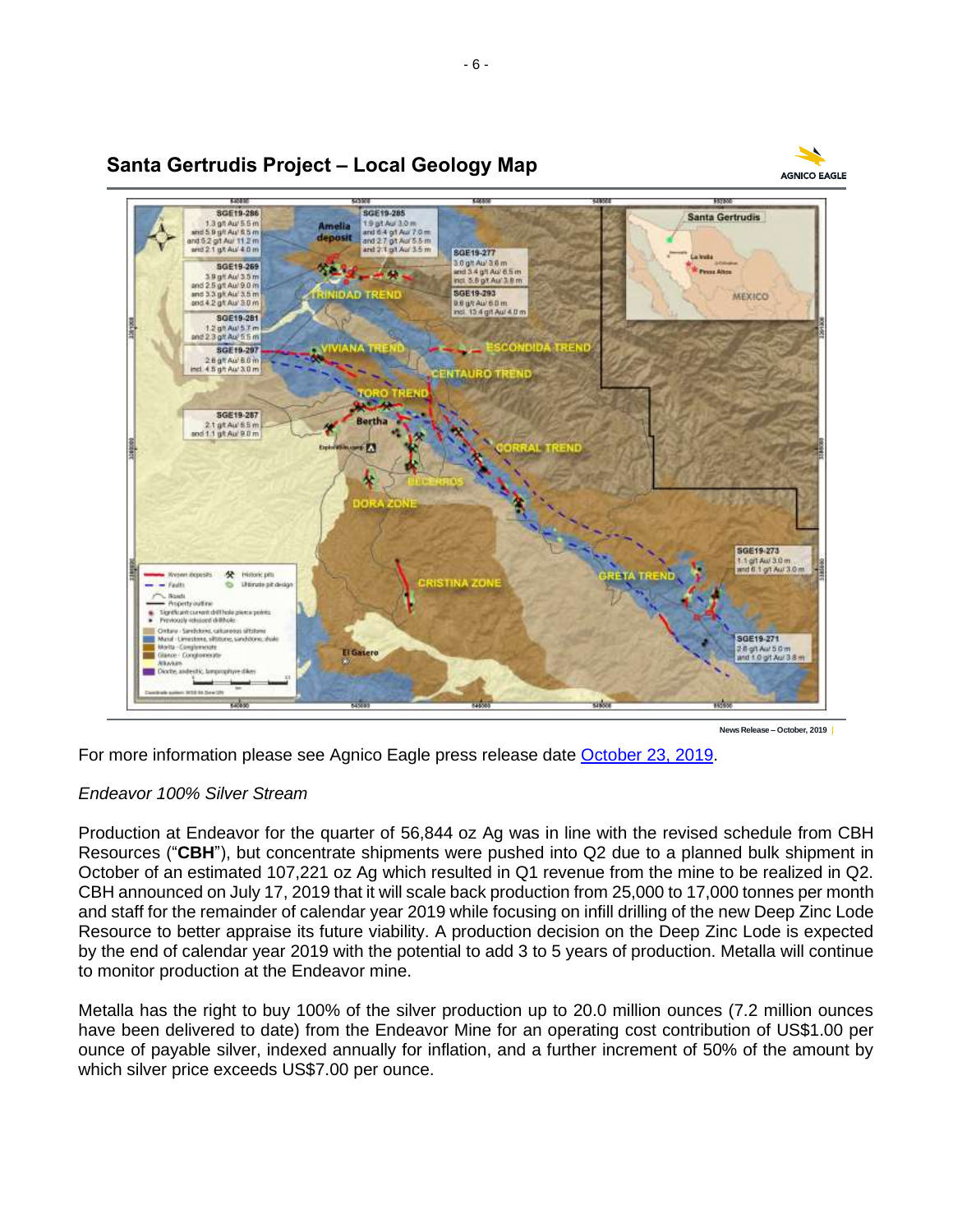*Joaquin 2% and COSE 1.5% NSRs*

Pan American Silver Corp. has disclosed they will report its third quarter results on November 6, 2019. Metalla expects a production update on both of its COSE and Joaquin royalties at that time.

#### **QUALIFIED PERSON**

The technical information contained in this news release has been reviewed and approved by Charles Beaudry, geologist M.Sc., member of the Association of Professional Geoscientists of Ontario and the Ordre des Géologues du Québec and a consultant to Metalla. Mr. Beaudry is a Qualified Person as defined in "National Instrument 43-101 *Standards of disclosure for mineral projects*".

### **ABOUT METALLA**

Metalla is a precious metals royalty and streaming company. Metalla provides shareholders with leveraged precious metal exposure through a diversified and growing portfolio of royalties and streams. Our strong foundation of current and future cash-generating asset base, combined with an experienced team gives Metalla a path to become one of the leading gold and silver companies for the next commodities cycle.

For further information, please visit our website at [www.metallaroyalty.com.](http://www.metallaroyalty.com/)

#### **Contact Information**

#### **METALLA ROYALTY & STREAMING LTD.**

Brett Heath, President & CEO Phone: [604-696-0741](tel:604-696-0741) Email: [info@metallaroyalty.com](mailto:info@metallaroyalty.com)

Kristina Pillon, Investor Relations Phone: 604-908-1695 Email: [kristina@metallaroyalty.com](mailto:kristina@metallaroyalty.com)

Website: [www.metallaroyalty.com](http://www.metallaroyalty.com/)

*Neither the TSX Venture Exchange nor its Regulation Services Provider (as that term is defined in the policies of the TSXV) accept responsibility for the adequacy or accuracy of this release.*

#### *Non-IFRS Financial Measures*

*Certain marked information are alternative performance measures and readers should refer to non-international financial reporting standards ("IFRS") financial measures in the Company's Management's Discussion and Analysis for the three months ended August 31, 2019 as filed on SEDAR and on EDGAR and as available on the Company's website for further details. Metalla has included certain performance measures in this press release that do not have any standardized meaning prescribed by IFRS including average cash cost per ounce of attributable silver, average realized price per ounce of attributable silver, and cash margin. Average cost per ounce of attributable silver is calculated by dividing the cash cost of sales, plus applicable selling charges, by the attributable ounces sold. In the precious metals mining industry, this is a common performance measure but does not have any standardized meaning. The Company believes that, in addition to conventional measures prepared in accordance with IFRS, certain investors use this information to evaluate the Company's performance and ability to generate cash flow. Cash margin is calculated by subtracting the average cash cost per ounce of attributable silver from the average realized price per ounce of attributable silver. The Company presents cash margin as it believes that certain investors use this information to evaluate the Company's performance in comparison to other companies in the precious metals mining industry who present results on a similar basis. The presentation of these non-IFRS measures is intended to provide additional information and should not be*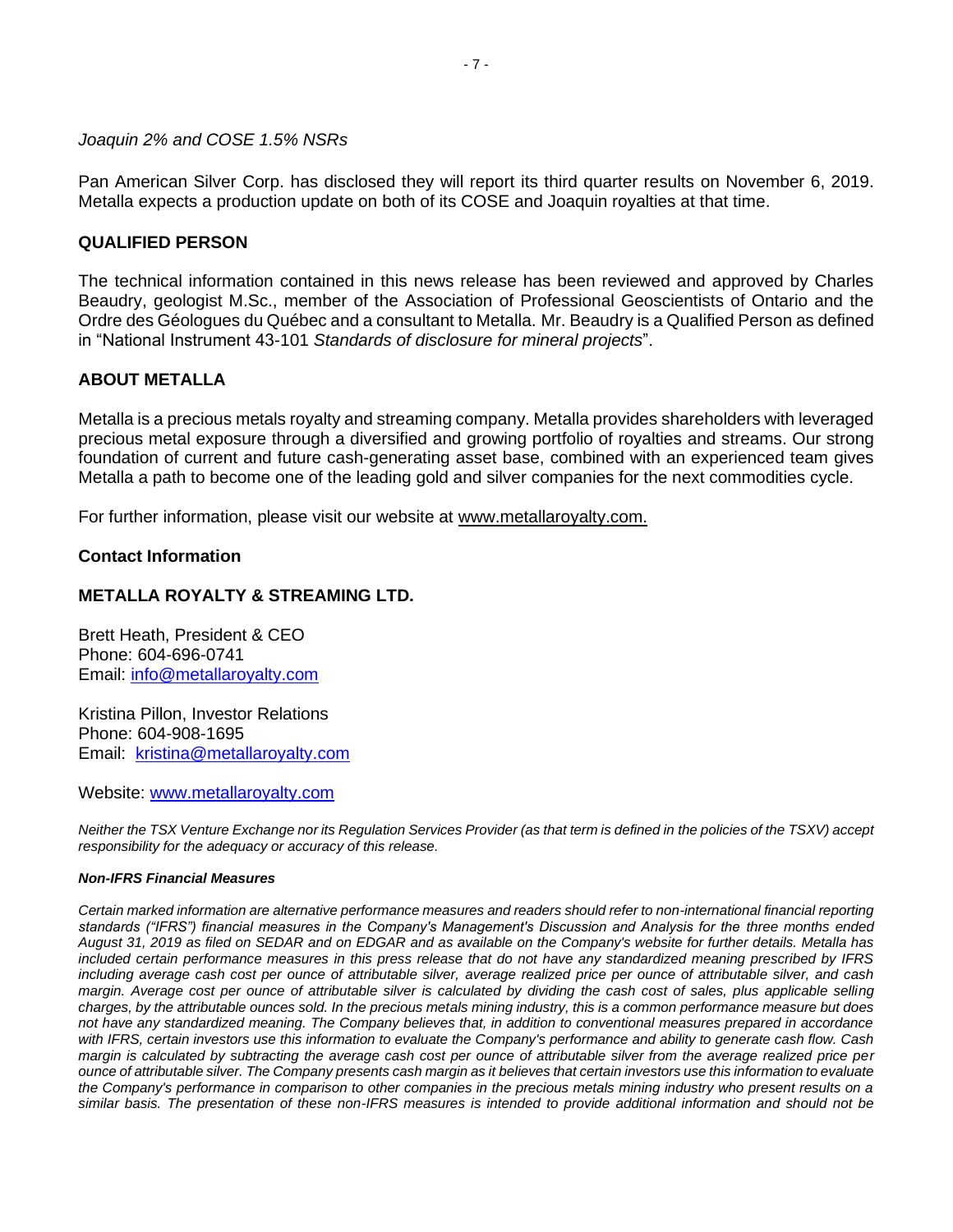*considered in isolation or as a substitute for measures of performance prepared in accordance with IFRS. Other companies may calculate these non-IFRS measures differently.*

#### *Technical and Third Party Information*

*Metalla has limited, if any, access to the properties on which Metalla holds a royalty, stream or other interest. Metalla is dependent on, (i) the operators of the mines or properties and their qualified persons to provide technical or other information to Metalla, or (ii) on publicly available information to prepare disclosure pertaining to properties and operations on the mines or properties on which Metalla holds a royalty, stream or other interest, and generally has limited or no ability to independently verify such information. Although Metalla does not have any knowledge that such information may not be accurate, there can be no assurance that such third-party information is complete or accurate. Some information publicly reported by operators may relate to a larger property than the area covered by Metalla's royalty, stream or other interest. Metalla's royalty, stream or other interests often cover less than 100% and sometimes only a portion of the publicly reported mineral reserves, resources and production of a property.*

*The disclosure was prepared in accordance with Canadian National Instrument 43-101 ("NI 43-101"), which differs significantly from the current requirements of the U.S. Securities and Exchange Commission (the "SEC") set out in Industry Guide 7. Accordingly, such disclosure may not be comparable to similar information made public by companies that report in accordance with Industry Guide 7. In particular, this news release may refer to "mineral resources", "measured mineral resources", "indicated mineral resources" or "inferred mineral resources". While these categories of mineralization are recognized and required by Canadian securities laws, they are not recognized by Industry Guide 7 and are not normally permitted to be disclosed in SEC filings by U.S. companies that are subject to Industry Guide 7. U.S. investors are cautioned not to assume that any part of a "mineral resource", "measured mineral resource", "indicated mineral resource", or "inferred mineral resource" will ever be converted into a "reserve." In addition, "reserves" reported by the Company under Canadian standards may not qualify as reserves under Industry Guide 7. Under Industry Guide 7, mineralization may not be classified as a "reserve" unless the mineralization can*  be economically and legally extracted or produced at the time the "reserve" determination is made. Accordingly, information *contained or referenced in this news release containing descriptions of mineral deposits may not be comparable to similar information made public by U.S. companies subject to the reporting and disclosure requirements of Industry Guide 7.*

*"Inferred mineral resources" have a great amount of uncertainty as to their existence and great uncertainty as to their economic and legal feasibility. It cannot be assumed that all or any part of an inferred mineral resource will ever be upgraded to a higher category. Further, while NI 43-101 permits companies to disclose economic projections contained in preliminary economic assessments and pre-feasibility studies, which are not based on "reserves", U.S. companies have not generally been permitted under Industry Guide 7 to disclose economic projections for a mineral property in their SEC filings prior to the establishment of "reserves". Disclosure of "contained ounces" in a resource is permitted disclosure under Canadian reporting standards; however, Industry Guide 7 normally only permits issuers to report mineralization that does not constitute "reserves" by Industry Guide 7 standards as in-place tonnage and grade without reference to unit measures. Historical results or feasibility models presented herein are not guarantees or expectations of future performance.*

#### *Cautionary Note Regarding Forward-Looking Statements*

*This press release contains "forward-looking information" and "forward-looking statements" within the meaning of applicable Canadian and U.S. securities legislation. The forward-looking statements herein are made as of the date of this press release only, and the Company does not assume any obligation to update or revise them to reflect new information, estimates or opinions, future events or results or otherwise, except as required by applicable law. Often, but not always, forward-looking statements can be identified by the use of words such as "plans", "expects", "is expected", "budgets", "scheduled", "estimates", "forecasts", "predicts", "projects", "intends", "targets", "aims", "anticipates" or "believes" or variations (including negative variations) of such words and phrases or may be identified by statements to the effect that certain actions "may", "could", "should", "would", "might" or "will" be taken, occur or be achieved. Forward-looking information in this press release includes, but is not limited to, statements*  with respect to future events or future performance of Metalla, disclosure regarding the precious metal purchase agreements and *royalty payments to be paid to Metalla by property owners or operators of mining projects pursuant to net smelter returns and other royalty agreements of Metalla, continued ramp-up at the Endeavor Mine, management's expectations regarding Metalla's growth, results of operations, estimated future revenues, potential expansion of reserves and mineralization carrying value of assets, future dividends, and requirements for additional capital, production estimates, production costs and revenue, future demand for and prices of commodities, expected mining sequences, business prospects, and opportunities. Such forward-looking statements reflect management's current beliefs and are based on information currently available to management.*

*Forward-looking statements involve known and unknown risks, uncertainties and other factors, which may cause the actual results, performance or achievements of the Company to be materially different from any future results, performance, or achievements expressed or implied by the forward-looking statements. The forward-looking statements contained in this press release are based on reasonable assumptions that have been made by management as at the date of such information and is subject to unknown*  risks, uncertainties and other factors that may cause the actual actions, events or results to be materially different from those *expressed or implied by such forward-looking information, including, without limitation: the impact of general business and*